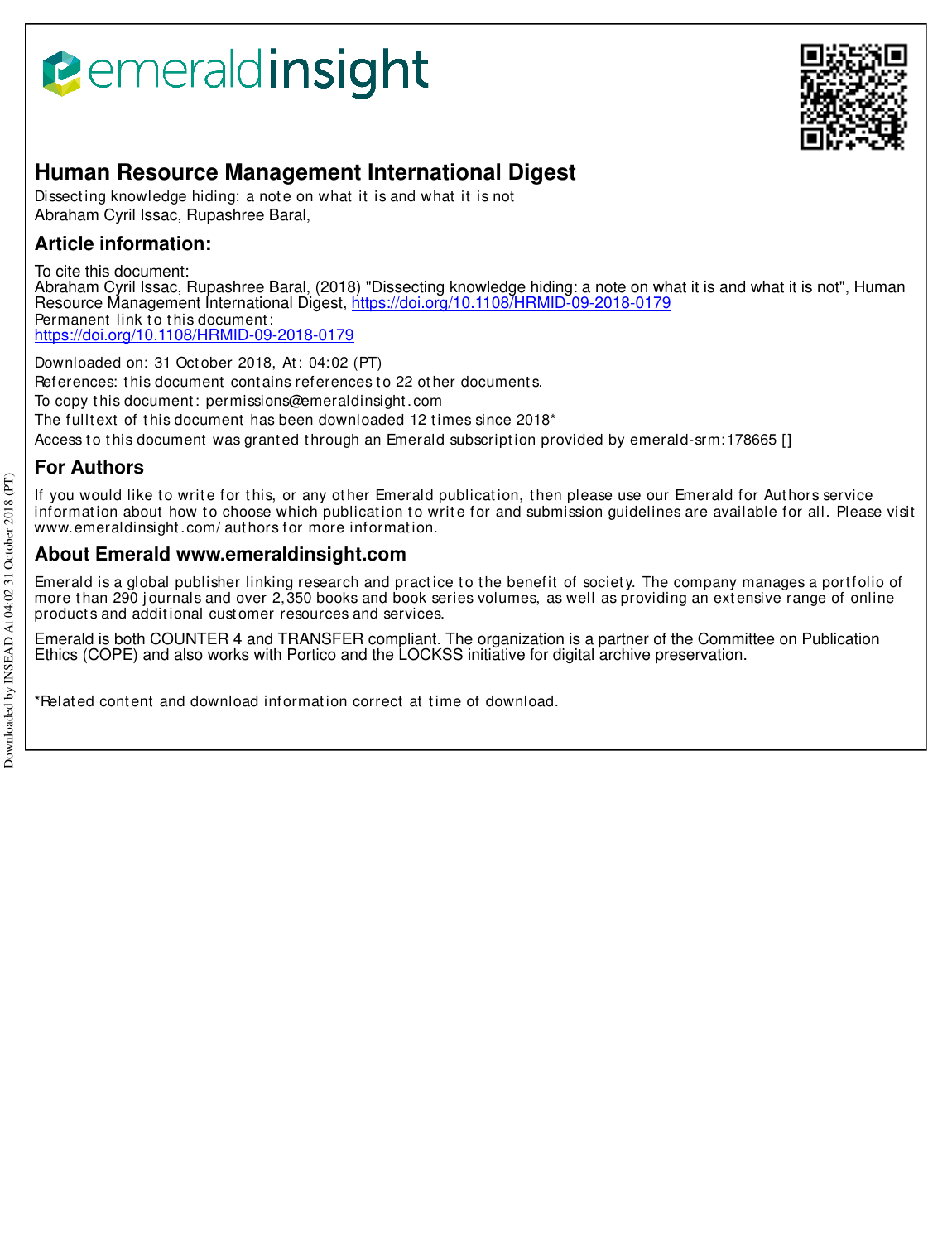# Dissecting knowledge hiding: a note on what it is and what it is not

Abraham Cyril Issac and Rupashree Baral

#### Knowledge hiding

There are always ways of giving answers without actually giving them. This is highly visible across different organizations these days. When the emphasis is on openness and knowledge sharing, there is an equivalent construct which takes up a totally different position known as knowledge hiding. The transfer of knowledge has been under scrutiny since the time of Socrates where both mythos, the arguable part of knowledge and logos, derived from reading, gathering, and reasoning represented the two realms that constituted knowledge.

Later era saw the classification of knowledge into explicit and tacit where the transfer of the former turned out to be relatively easy as compared to the latter, and the explicit knowledge mainly saw its transformation into institutional memory. The main conundrum here was on the claim the organizations were making on the "intellectual assets" of employees. But later studies thwarted such claims and established that organizations cannot coerce its workers to transfer knowledge to other members of the organization. A reality check shows that there are deliberate attempts by individuals to conceal or withhold knowledge requested by another individual. This is categorically termed as knowledge hiding. So co the chi of Societies where both mystos, the anglobe part of the orientation of the meritian and logicity. The meritian of the meritian of the meritian of the meritian of the meritian of the state of the state of the

Knowledge hiding is formally defined by Connelly *et al.* (2011) as an intentional attempt by an individual to withhold knowledge. Though research interest in knowledge hiding is gaining popularity in recent years, the withholding of information has always been there in organizations. A poll of more than 1,700 readers conducted by a newspaper suggests that more than 75 per cent of the employees in organizations withhold knowledge from fellow workers (The Globe and Mail, 2006). Many have attempted studies on related concepts (Table I) like deception, but knowledge hiding is fundamentally different, with many a time an individual hiding knowledge, devoid of the intention to deceive.

There is reluctance to transfer knowledge even when the employees are treated with rewards and encouraged with incentives. Though knowledge hiding brings in certain detrimental effects like initiation of a distrust loop whereby collaboration and creativity gets adversely affected (Lanke, 2018), the same may sometimes be carried out because of positive intentions or in expectation of a better outcome as is the case of "white lie." At times, it may be initiated to augment confidentiality, protect the feelings of the other party, or to immunize the interests of a third party. Thus, it may be wrong to generalize knowledge hiding as a uniformly negative approach or behavior.

#### What knowledge hiding is not

In Figure 1, the lines show some superficial similarities and display the relative position of knowledge hiding among related sets of behavior in an organization like counterproductive Abraham Cyril Issac is PhD Scholar and Rupashree Baral is Associate Professor, both based at the Department of Management Studies, Indian Institute of Technology Madras, Chennai, India.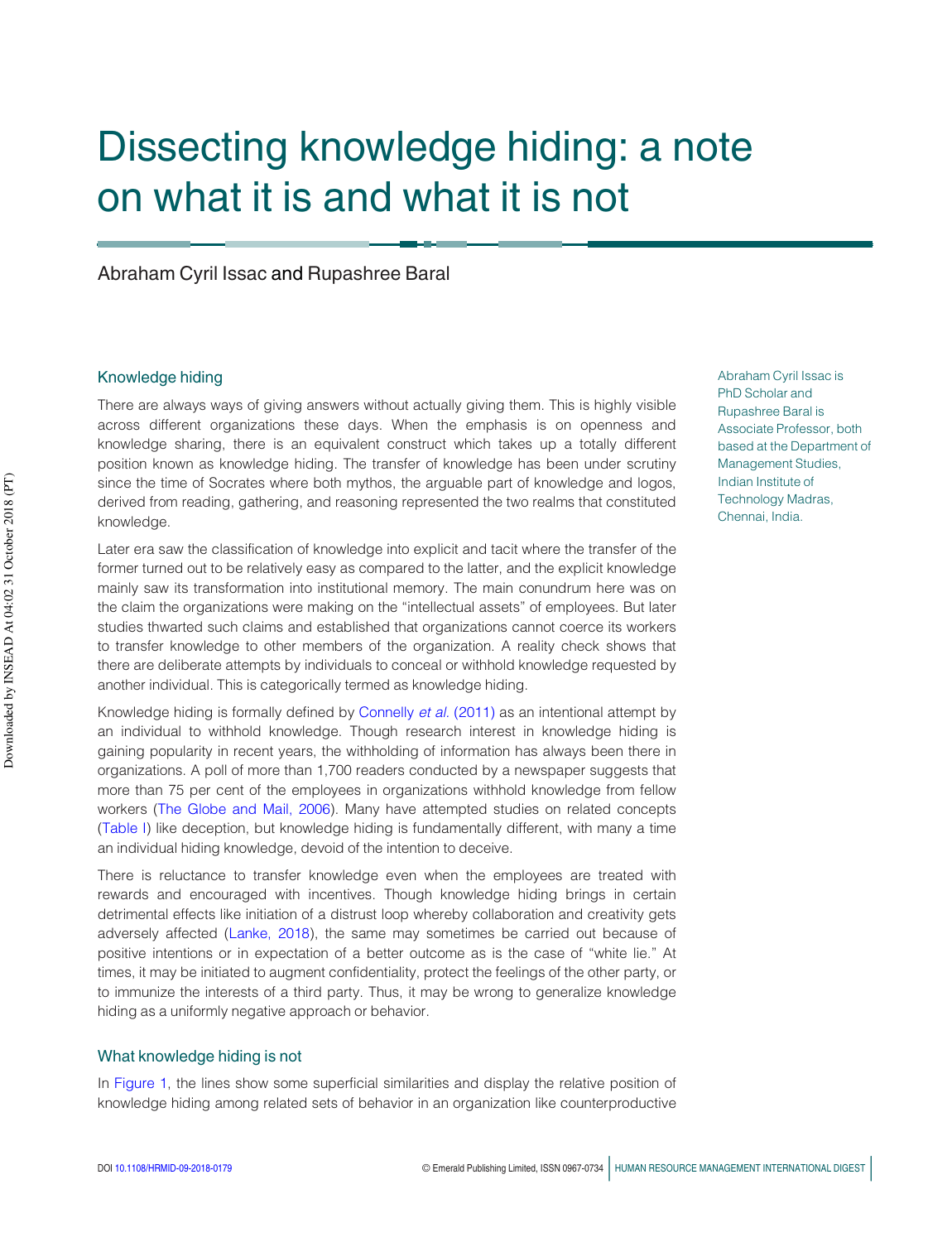| Table I List of studies that gave impetus to the research on knowledge hiding |                                       |                                                                |                                                                          |
|-------------------------------------------------------------------------------|---------------------------------------|----------------------------------------------------------------|--------------------------------------------------------------------------|
| SI. no.                                                                       | Concept                               | <b>Attributes</b>                                              | Representative work                                                      |
|                                                                               | Reluctance to share knowledge         | Even after systematic reward regime                            | Swap <i>et al.</i> (2001)<br>Bock et al. (2005)                          |
| 2                                                                             | Knowledge withholding                 | 76 per cent withholds knowledge                                | The Globe and Mail (2006)                                                |
| 3                                                                             | Deception                             | Knowledge hiding not always deceptive                          | Takala and Urpilainen (1999)<br>Saxe (1991)<br>Buller and Burgoon (1996) |
| 4                                                                             | Dyadic exchange                       | Knowledge hiding studies dyadic<br>interactions                | <b>Blau</b> (1964)<br>Szulanski (1996)                                   |
| 5                                                                             | Knowledge hoarding                    | Accumulation of knowledge                                      | <b>Hislop (2003)</b><br>Webster and Pearce (2008)                        |
| 6                                                                             | Counterproductive workplace behaviors | Always causes harm                                             | Fox et al. (2001)                                                        |
| 7                                                                             | Workplace aggression                  | Physical or psychological harm                                 | Schat et al. (2005)                                                      |
| 8                                                                             | Social undermining                    | Belittling or talking down                                     | Duffy (2006)                                                             |
| 9                                                                             | Workplace incivility                  | Low intensity deviant behavior                                 | <b>Andersson and Pearson</b><br>(1999)                                   |
| 10                                                                            | <b>Distrust</b>                       | Lack of confidence in others                                   | Mayer <i>et al.</i> (1995)<br>Colquitt et al. (2007)                     |
| 11.                                                                           | Job engagement                        | Greater job engagement lesser<br>knowledge sharing             | Ford et al. (2015)                                                       |
| 12.                                                                           | Territoriality                        | <b>Territorial behavior</b>                                    | Kang (2016)                                                              |
| 13                                                                            | Psychological ownership               | Psychological ownership positively<br>affects knowledge hiding | Peng (2013)                                                              |

#### Figure 1 Knowledge hiding vis-a-vis other prominent organizational behaviors



workplace behavior, deception, social undermining, workplace incivility, workplace aggression, knowledge hoarding, and knowledge sharing.

Though there are some overlaps between the concepts as evident from the Figure 1, the authors attempt to establish knowledge hiding as a unique construct. This essentially broadens the scope of knowledge transfer. Another such distinction should be made between knowledge hiding and knowledge sharing. Webster and Pearce (2008) suggests that these variables are not opposites of each other but totally distinct. Lack of knowledge sharing in an organization and knowledge hiding are different from the motivation point of view. Knowledge hiding can be an outcome of the thrust for behaviors, aligned with social norms, or it may come up as means to an end or an end result of laziness.

Many a time, lack of knowledge sharing maybe an outcome of dearth of the real actionable knowledge. Knowledge hiding is also different from counterproductive workplace behaviors. Individuals initiating knowledge hiding might not be intending to always harm others unlike the counterproductive behaviors which have a detrimental effect on other individuals and thereby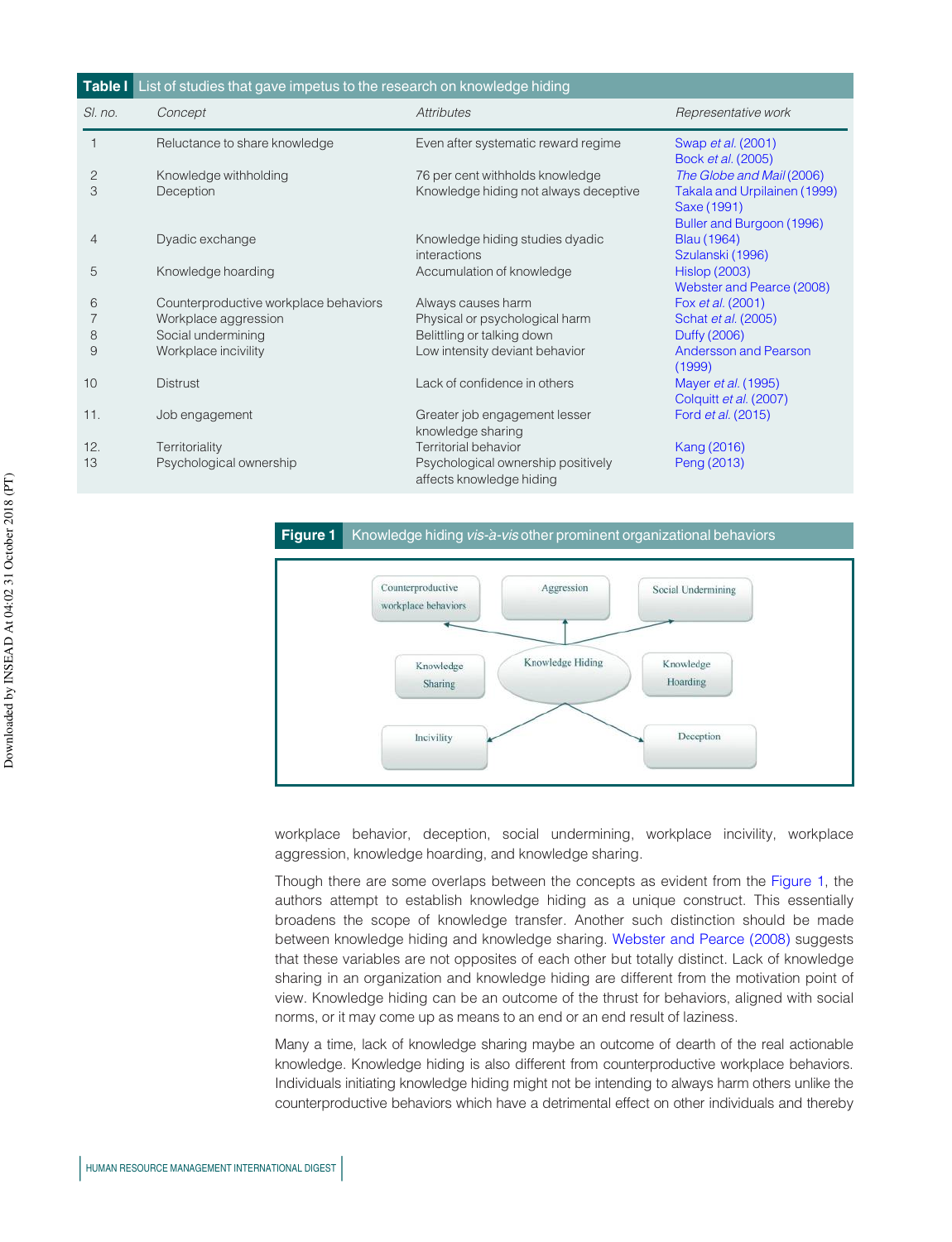the organization. The target in case of the former is always individuals unlike, in the case of latter, where both the organization and individuals may be the victims.

Another relevant concept is workplace aggression which is related to physical or psychological harm caused by an individual in the workplace context. There are some superficial similarities with knowledge hiding, but as aforementioned, the intention to cause harm is always not linked to knowledge hiding.

Knowledge hiding may also appear similar to social undermining, which is intended to mask the worker's capability and tarnish their reputation but is different because, as aforementioned, the intention behind hiding knowledge is always not to harm others. Rude, discourteous behavior may be attributed to workplace incivility but is different from knowledge hiding. There are instances of knowledge hiding without showing any actual disrespect.

#### **Discussion**

A superficial search in the Scopus-indexed journals show that, of the total studies in the area of knowledge management, 95 per cent of the studies are on knowledge sharing. This paper is an attempt to categorically understand the relatively novel construct of knowledge hiding and comprehend what knowledge hiding is not, even though other concepts bear some superficial similarities. The mere absence of knowledge sharing will not lead to knowledge hiding. It has to be intentional and always not deliberately motivated to harm others. Some of the existing works establish playing dumb, evasive hiding, rationalized hiding (Connelly *et al.*, 2011), and counter-questioning (Jha and Varkkey, 2018) as the different knowledge hiding strategies. That said, the manifestations of each of these are strictly context-dependent types.

The way in which individuals are rendering meaning to information or actionable knowledge, safety and security of their positions within the organization and most importantly job engagement are the other different factors which affect the disengagement of individuals from knowledge sharing. The extent of knowledge hiding is tactically governed by the territoriality and the knowledge-based psychological ownership. There are also studies that have tried to establish a link between task complexity, personality traits, expertise, job insecurity, etc., with knowledge hiding. Greater the complexity of the task in hand, more the individuals within the organization construe knowledge sharing as a futile exercise. Also, there are cases wherein individuals do not want to undermine their personal efforts and resources invested in learning or solving the task by sharing their "hard-earned" knowledge. joints. Sering of the oscillage work estable in playing durin, every heiring, rationalized by entirely activate the entirely activate the original properties of and of these and original terms of the same state of the sys

Many a time job insecurity acts as a causal factor for knowledge hiding. Individuals see their colleagues as an imminent threat and refrain from knowledge sharing. The knowledge hiding tendencies are also governed by the individual's personality traits and the level of emotional intelligence. All these critical factors if properly understood, analyzed, and mastered can prevent knowledge hiding in organizations before it turns out to be detrimental for the same. To conclude, it is also interesting to note that knowledge hiding is not always intended to harm others. Therefore, it can yield certain short-term dividends, but nevertheless, in the long run, it takes its own toll.

#### **References**

Andersson, L.M. and Pearson, C.M. (1999), "Tit for tat? The spiraling effect of incivility in the workplace", *Academy of Management Review*, Vol. 24 No. 3, pp. 452-471.

Blau, H. (1964), *The Impossible Theater: A Manifesto*, Macmillan, Basingstoke.

Bock, G.W., Zmud, R.W., Kim, Y.G. and Lee, J.N. (2005), "Behavioral intention formation in knowledge sharing: examining the roles of extrinsic motivators, social-psychological forces, and organizational climate", *MIS Quarterly*, pp. 87-111.

Keywords: Knowledge management, Task complexity, Knowledge hiding, Organizational behaviours, Deception, **Distrust**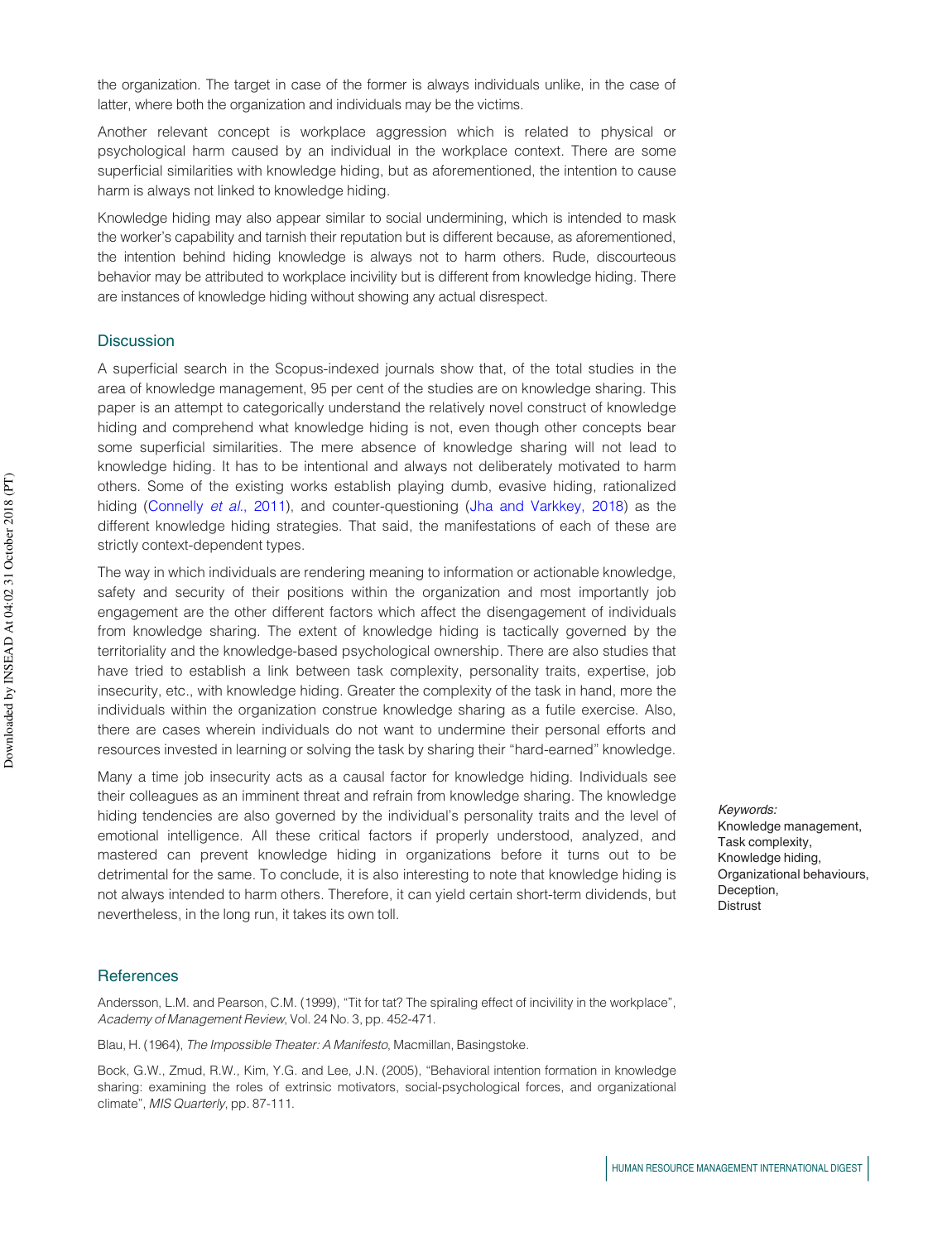Buller, D.B. and Burgoon, J.K. (1996), "Interpersonal deception theory", *Communication Theory*, Vol. 6 No. 3, pp. 203-242.

Colquitt, J.A., Scott, B.A. and LePine, J.A. (2007), "Trust, trustworthiness, and trust propensity: a meta-analytic test of their unique relationships with risk taking and job performance", *Journal of Applied Psychology*, Vol. 92 No. 4, p. 909.

Connelly, C., Zweig, D., Webster, J. and Trougakos, J. (2011), "Knowledge hiding in organizations", *Journal of Organizational Behavior*, Vol. 33 No. 1, pp. 64-88.

Duffy, S.B. (2006), *Virtual Mathematics: the Logic of Difference*.

Ford, D., Myrden, S.E. and Jones, T.D. (2015), "Understanding 'disengagement from knowledge sharing': engagement theory versus adaptive cost theory", *Journal of Knowledge Management*, Vol. 19 No. 3, pp. 476-496.

Fox, S., Spector, P.E. and Miles, D. (2001), "Counterproductive work behavior (CWB) in response to job stressors and organizational justice: some mediator and moderator tests for autonomy and emotions", *Journal of Vocational Behavior*, Vol. 59 No. 3, pp. 291-309.

Hislop, D. (2003), "Linking human resource management and knowledge management commitment: a review and research agenda", *Employee Relations*, Vol. 25, pp. 182-202.

Jha, J.K. and Varkkey, B. (2018), "Are you a cistern or a channel? Exploring factors triggering knowledgehiding behavior at the workplace: evidence from the Indian R&D professionals", *Journal of Knowledge Management*, Vol. 22 No. 4, pp. 824-849.

Kang, S.W. (2016), "Knowledge withholding: psychological hindrance to the innovation diffusion within an organisation", *Knowledge Management Research & Practice*, Vol. 14 No. 1, pp. 144-149.

Mayer, R.C., Davis, J.H. and Schoorman, F.D. (1995), "An integrative model of organizational trust", *Academy of Management Review*, Vol. 20 No. 3, pp. 709-734.

Peng, H. (2013), "Why and when do people hide knowledge?", *Journal of Knowledge Management*, Vol. 17 No. 3, pp. 398-415.

Saxe, L. (1991), "Lying: thoughts of an applied social psychologist", *American Psychologist*, Vol. 46 No. 4, p. 409.

Schat, A.C., Kelloway, E.K. and Desmarais, S. (2005), "The physical health questionnaire (PHQ): construct validation of a self-report scale of somatic symptoms", *Journal of Occupational Health Psychology*, Vol. 10 No. 4, p. 363.

Swap, W., Leonard, D., Shields, M. and Abrams, L. (2001), "Using mentoring and storytelling to transfer knowledge in the workplace", *Journal of Management Information Systems*, Vol. 18 No. 1, pp. 95-114.

Szulanski, G. (1996), "Exploring internal stickiness: impediments to the transfer of best practice within the firm", *Strategic Management Journal*, Vol. 17 No. S2, pp. 27-43.

Takala, T. and Urpilainen, J. (1999), "Managerial work and lying: a conceptual framework and an explorative case study", *Journal of Business Ethics*, Vol. 20 No. 3, pp. 181-195.

The Globe and Mail (2006), "The weekly web poll", May 12, p. C1.

Lanke, P. (2018), "Knowledge hiding: impact of interpersonal behavior and expertise", *Human Resource Management International Digest*, Vol. 26 No. 2, pp. 30-32.

Webster, J. and Pearce, G. (2008), "Crossfire: 'knowledge sharing should focus on learning culture, rather than the generation of knowledge", *Waterlines*, Vol. 27 No. 2, pp. 97-103.

#### About the authors

Abraham Cyril Issac is a Research Scholar in Department of Management Studies, Indian Institute of Technology, Madras, India. He holds a bachelors in Mechanical Engineering from National Institute of Technology Jaipur and post-graduate degrees in Business Administration and Psychology from National Institute of Technology Calicut and University of Madras, respectively. He has three years of experience in thermal powerplants, as he was associated with Reliance Energy Ltd. He specializes now in Knowledge Management with special focus on a relatively new construct of knowledge hiding. He also engages actively in training and coaching programs. His academic For According Management (PT)<br>
HUMAN RESOURCE MANAGEMENT INTERNATIONAL DIGEST<br>
HUMAN RESOURCE MANAGEMENT INTERNATIONAL DIGEST<br>
HUMAN RESOURCE MANAGEMENT INTERNATIONAL DIGEST<br>
HUMAN RESOURCE MANAGEMENT INTERNATIONAL DIGEST<br>